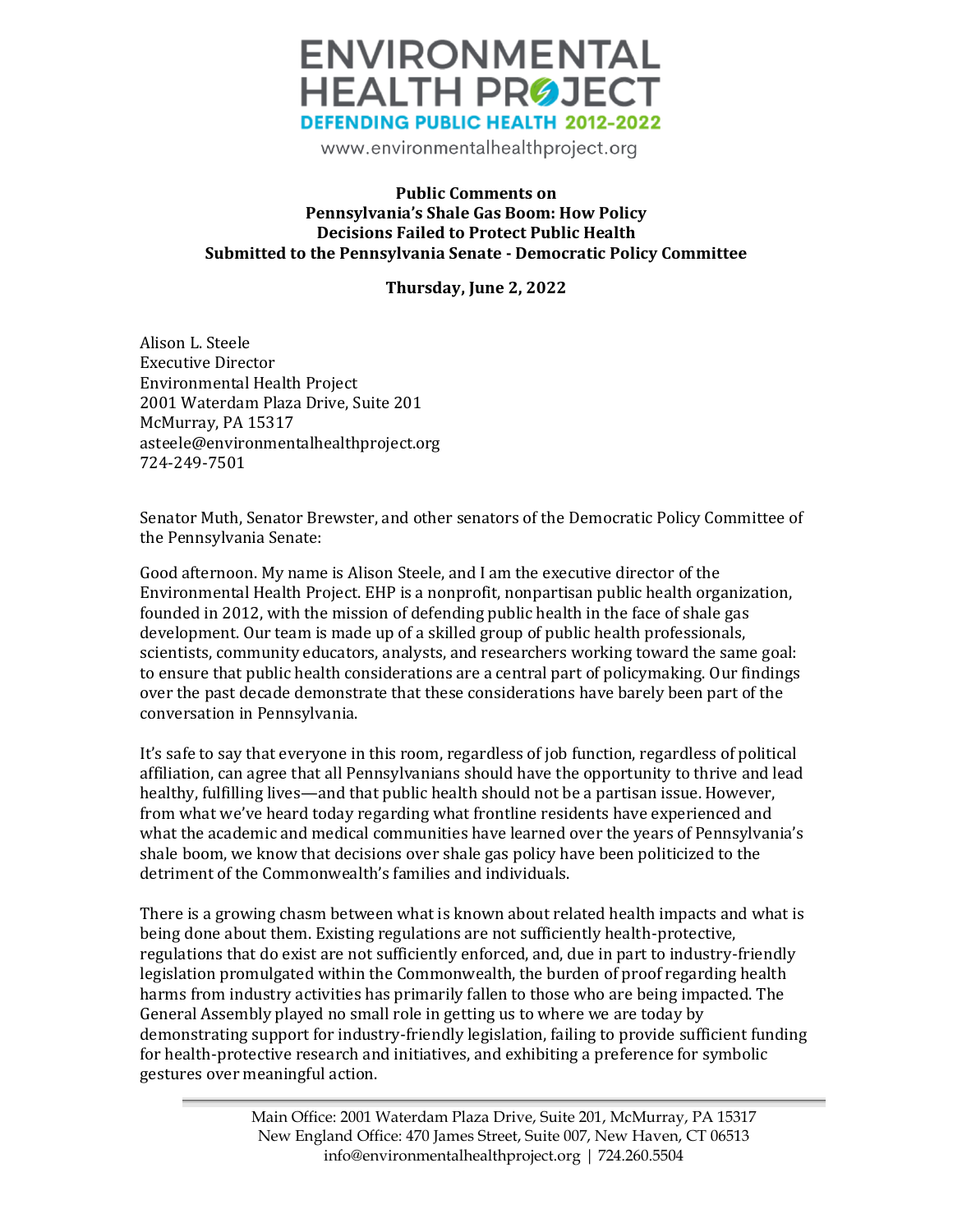Our own research includes the following examples of these failures:

- 1. The passage of Act 13 (2012), which created an impact fee rather than a severance tax, allowed the state to preempt local ordinances and overrule limitations local municipalities placed on shale gas activities, while permitting companies to designate certain chemicals used in their operations a "trade secret."
- 2. Consistent underfunding of efforts that could have shed light on public health risk is best exemplified by the long-term failure to create a health registry. A health registry was recommended in 2011 at a budget of \$2 million but received only \$100,000 when finally established in 2017 after pressure from Governor Wolf, a move that some consider to be too little, too late to have a meaningful impact in identifying and addressing health harms.
- 3. A trend of symbolic gestures over meaningful actions can be seen in the creation of The Marcellus Shale Advisory Commission, which was largely considered to be political theater. Even though the commission did make some reasonable health recommendations, the General Assembly did not enact any significant healthprotective steps.

Through EHP's work over the last decade—in speaking with community residents, gathering and analyzing environmental and health data, compiling findings from a growing body of research, and studying the decisions of state-level policymakers—we have identified four key areas that need to be addressed and meaningfully incorporated into a state-level approach:

*Equity:* Communities hosting shale gas infrastructure must have a say in what happens in their own regions, and there must be a robust mechanism to meaningfully incorporate their feedback into the decision-making process. That process requires a balance of traditional economic considerations (specifically jobs and revenue factors) with health considerations (which also have economic impacts).

Public officials are supposed to be representing the interests of their constituents. Since industrial interests are usually far better positioned to advocate for themselves than impacted residents are, Pennsylvania government should be working to create a more level playing field.

*Transparency:* Residents in frontline communities should not bear the responsibility for protecting their own health, but they should have the necessary information if they have to use it. That means knowing what chemicals are going into the ground, what toxic and radioactive substances are coming back out of the ground, where the waste is taken and how it is disposed of, and what is in the air people are breathing.

Air quality monitoring should be conducted with an eye toward human exposures—it usually is not. Monitoring data should be shared with the public and objective, third-party evaluators who can analyze the information and share insights and recommendations for health-protective actions.

Transparency on the part of government is key as well: residents need to know what decisions their elected officials make and why, and what the alternatives were. A healthy democracy is based on transparency, so those in office effectively represent the interests of their constituents.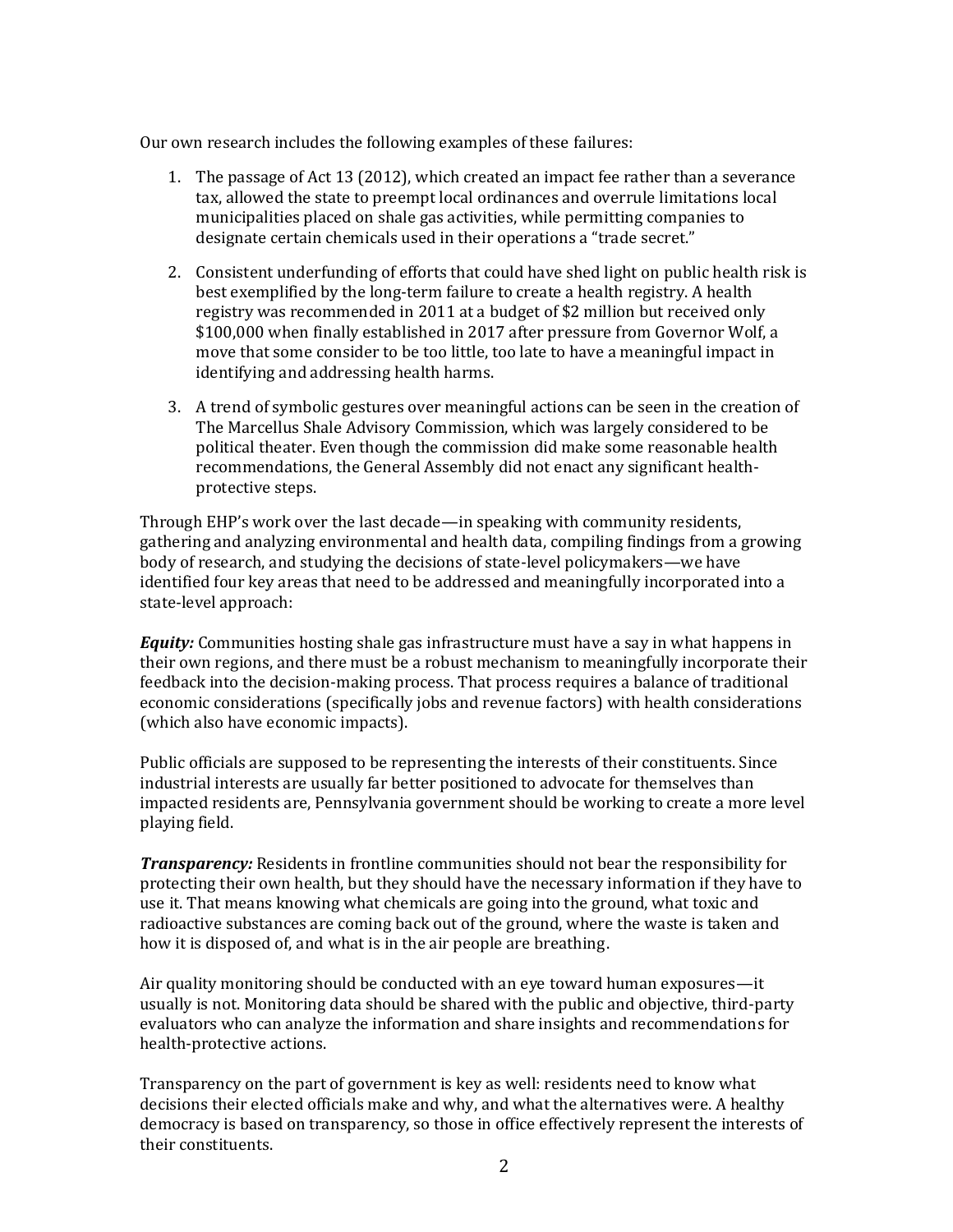*Authority:* Government officials need to be clear about making public health a priority—in words and actions. A clear commitment to public health protections could look like funding for the Department of Health to examine the issue and provide guidance for residents and health care providers alike, fielding questions and pointing them to resources.

*Accountability:* Pennsylvania needs a more formal, structured, accessible process for residents to log their health complaints and flag violations committed by industrial operators. The lack of trust on the part of residents is a huge barrier to the effectiveness of any such system, but using information from residents to hold violators accountable could be a very meaningful early step in building back that trust.

Again, here we see the opportunity for government agencies to fulfill their missions if provided the proper resources and a firm mandate. The Department of Health, even in an advisory role, could take a firmer stance that better informs agencies with enforcement capabilities, such as the DEP. But, of course, those agencies also need support from the General Assembly and a clear mandate from the Governor's Office to do their jobs effectively and hold bad actors accountable.

At this moment, we have 13,000 unconventional wells drilled across the state, plus an associated network of compressor stations, pipelines, processing plants, and diesel truck traffic—and those numbers are only expected to continue to rise. Also on the rise is the number of health studies that form a clearer and clearer picture: there is an increased risk of health harms in proximity to shale gas development, and we know that Pennsylvania's residents do not have sufficient protection.

The path that got us to where we are today involved downplaying existing public health research, presuming safety and vast economic benefits based on the word of industrial interests, and pushing the burden of proof to those who are often least equipped to advocate for themselves. That being said, it is within the government's capability to create a better, stronger, more health-protective approach, starting today. The General Assembly could take more positive steps to ensure public health is protected from the harms posed by shale gas development. It could:

- Permit all municipalities the power to enact ordinances and zoning that protect public health and allow them to decide whether to host shale gas development at all.
- Require industry transparency of chemical information so doctors and patients can have productive conversations about exposure, risk, and health outcomes.
- Allocate sufficient funding and clear directives to state agencies tasked with protecting public health.
- Discontinue the creation of unproductive committees or commissions used primarily as a stalling tactic and instead act immediately on the available science in a more public health-focused manner.